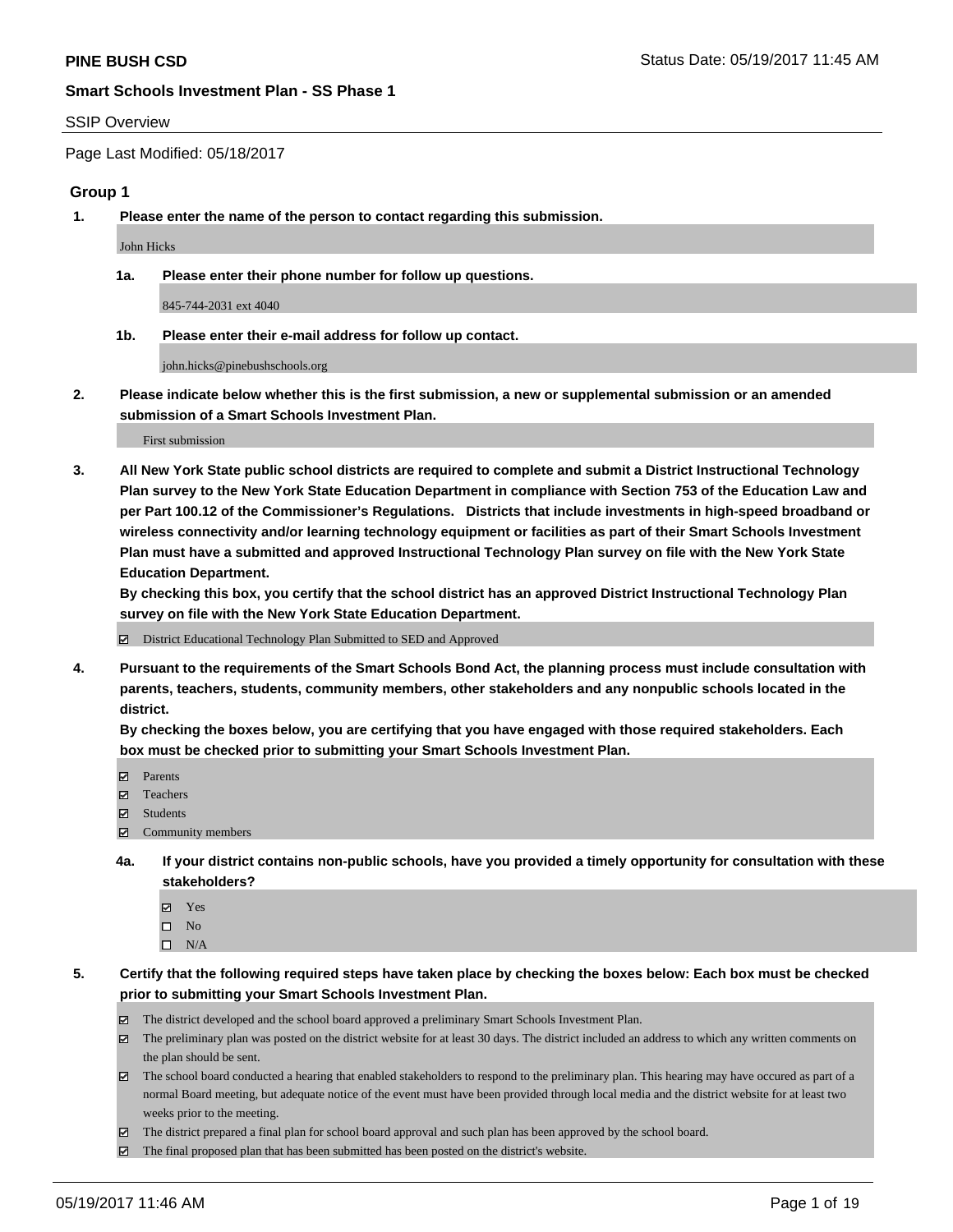## SSIP Overview

Page Last Modified: 05/18/2017

**5a. Please upload the proposed Smart Schools Investment Plan (SSIP) that was posted on the district's website, along with any supporting materials. Note that this should be different than your recently submitted Educational Technology Survey. The Final SSIP, as approved by the School Board, should also be posted on the website and remain there during the course of the projects contained therein.**

Smart Schools Phase 1 Preliminary Investment Plan.pdf

**5b. Enter the webpage address where the final Smart Schools Investment Plan is posted. The Plan should remain posted for the life of the included projects.**

http://www.pinebushschools.org/pages/Pine\_Bush\_CSD/Main\_Menu/Community/Smart\_Schools\_Bond\_Act

**6. Please enter an estimate of the total number of students and staff that will benefit from this Smart Schools Investment Plan based on the cumulative projects submitted to date.**

6,044

**7. An LEA/School District may partner with one or more other LEA/School Districts to form a consortium to pool Smart Schools Bond Act funds for a project that meets all other Smart School Bond Act requirements. Each school district participating in the consortium will need to file an approved Smart Schools Investment Plan for the project and submit a signed Memorandum of Understanding that sets forth the details of the consortium including the roles of each respective district.**

 $\Box$  The district plans to participate in a consortium to partner with other school district(s) to implement a Smart Schools project.

**8. Please enter the name and 6-digit SED Code for each LEA/School District participating in the Consortium.**

| <b>Partner LEA/District</b> | <b>ISED BEDS Code</b> |
|-----------------------------|-----------------------|
| (No Response)               | (No Response)         |

**9. Please upload a signed Memorandum of Understanding with all of the participating Consortium partners.**

(No Response)

**10. Your district's Smart Schools Bond Act Allocation is:**

\$5,050,017

**11. Enter the budget sub-allocations by category that you are submitting for approval at this time. If you are not budgeting SSBA funds for a category, please enter 0 (zero.) If the value entered is \$0, you will not be required to complete that survey question.**

|                                              | Sub-        |
|----------------------------------------------|-------------|
|                                              | Allocations |
| <b>School Connectivity</b>                   | 208,758     |
| <b>Connectivity Projects for Communities</b> | 0           |
| <b>Classroom Technology</b>                  | 0           |
| Pre-Kindergarten Classrooms                  | $\mathbf 0$ |
| Replace Transportable Classrooms             | 0           |
| <b>High-Tech Security Features</b>           | 730,774     |
| Totals:                                      | 939,532     |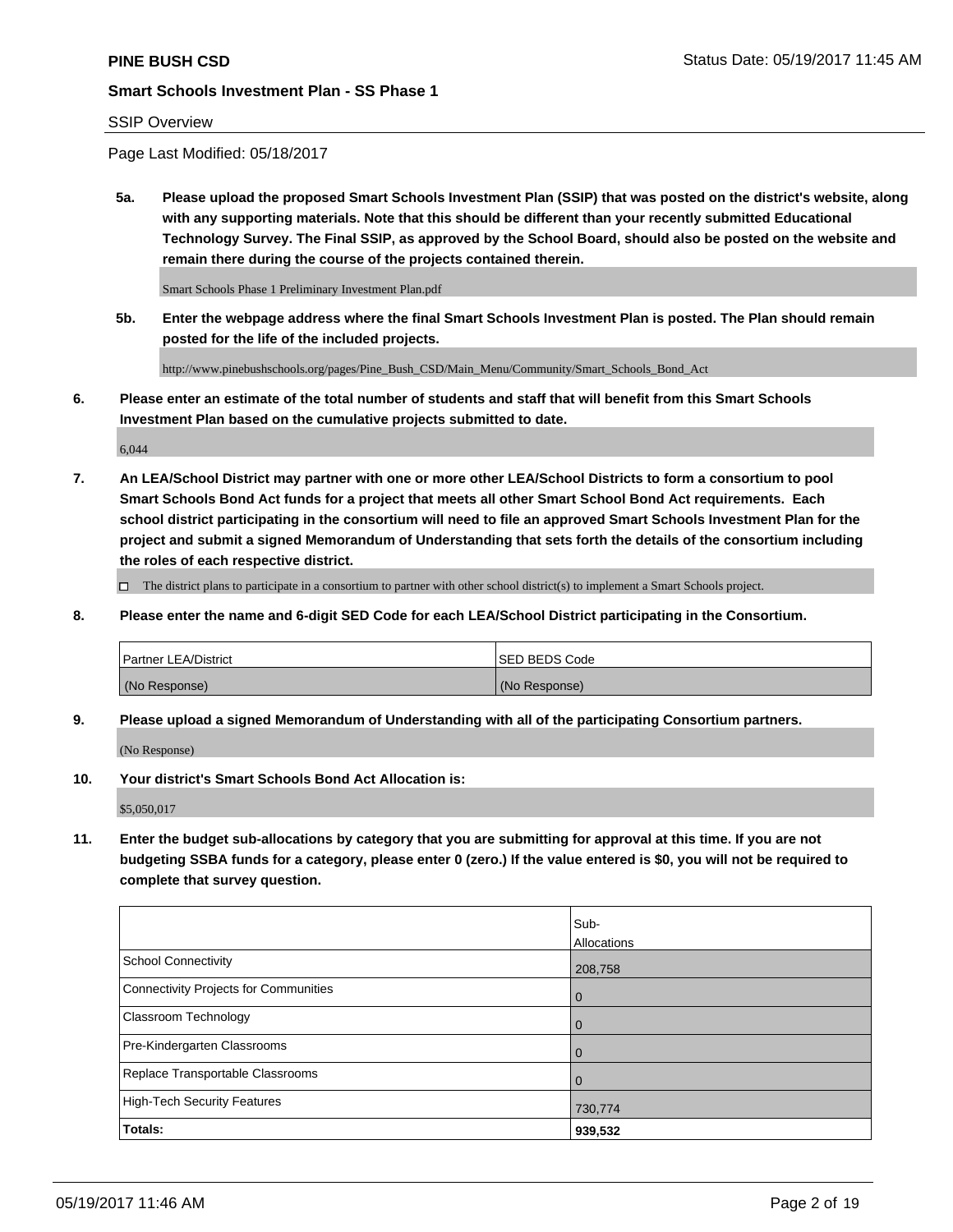### School Connectivity

Page Last Modified: 05/18/2017

## **Group 1**

- **1. In order for students and faculty to receive the maximum benefit from the technology made available under the Smart Schools Bond Act, their school buildings must possess sufficient connectivity infrastructure to ensure that devices can be used during the school day. Smart Schools Investment Plans must demonstrate that:**
	- **sufficient infrastructure that meets the Federal Communications Commission's 100 Mbps per 1,000 students standard currently exists in the buildings where new devices will be deployed, or**
	- **is a planned use of a portion of Smart Schools Bond Act funds, or**
	- **is under development through another funding source.**

**Smart Schools Bond Act funds used for technology infrastructure or classroom technology investments must increase the number of school buildings that meet or exceed the minimum speed standard of 100 Mbps per 1,000 students and staff within 12 months. This standard may be met on either a contracted 24/7 firm service or a "burstable" capability. If the standard is met under the burstable criteria, it must be:**

**1. Specifically codified in a service contract with a provider, and**

**2. Guaranteed to be available to all students and devices as needed, particularly during periods of high demand, such as computer-based testing (CBT) periods.**

**Please describe how your district already meets or is planning to meet this standard within 12 months of plan submission.**

The school district utilizes a BOCES Cooperative Service for Internet bandwidth services. As such, we are maximizing both our investment as well as utilize the ability for our bandwidth to "burst" as necessary when demand peaks. The district currently contracts for 500Mbps. We expect to meet the 524Mbps requirement by July 1, 2017.

- **1a. If a district believes that it will be impossible to meet this standard within 12 months, it may apply for a waiver of this requirement, as described on the Smart Schools website. The waiver must be filed and approved by SED prior to submitting this survey.**
	- By checking this box, you are certifying that the school district has an approved waiver of this requirement on file with the New York State Education Department.

#### **2. Connectivity Speed Calculator (Required)**

|                  | Number of<br><b>Students</b> | Multiply by<br>100 Kbps | Divide by 1000 Current Speed<br>to Convert to<br>Required<br>Speed in Mb | lin Mb | Expected<br>Speed to be<br>Attained Within   Required<br>12 Months | <b>Expected Date</b><br>When<br>Speed Will be<br><b>Met</b> |
|------------------|------------------------------|-------------------------|--------------------------------------------------------------------------|--------|--------------------------------------------------------------------|-------------------------------------------------------------|
| Calculated Speed | 5,240                        | 524.000                 | 524                                                                      | 500    | 524                                                                | 7/1/17                                                      |

## **3. Describe how you intend to use Smart Schools Bond Act funds for high-speed broadband and/or wireless connectivity projects in school buildings.**

The project will improve the integrity of some the district's wiring closets. The scope of work will include building new walls and installing doors to secure the network equipment racks, installing associated power and also providing air conditioning for the telecom rooms. The air conditioning system will include a fan unit in the telecom room and a remote condensor located outside of the building. New Rack Grounding will be installed to comply with telecom industry standards. New racks will also be installed with associated wire management.This in turn will help ensure maximum up time for the district's high-speed broadband connection throughout the school buildings. The project will also add connectivity to two locations that currently do not have any connectivity. This will expand broadband access to these locations and enable the installation of high tech security features in these locations. The majority of this project will focus on high tech security features.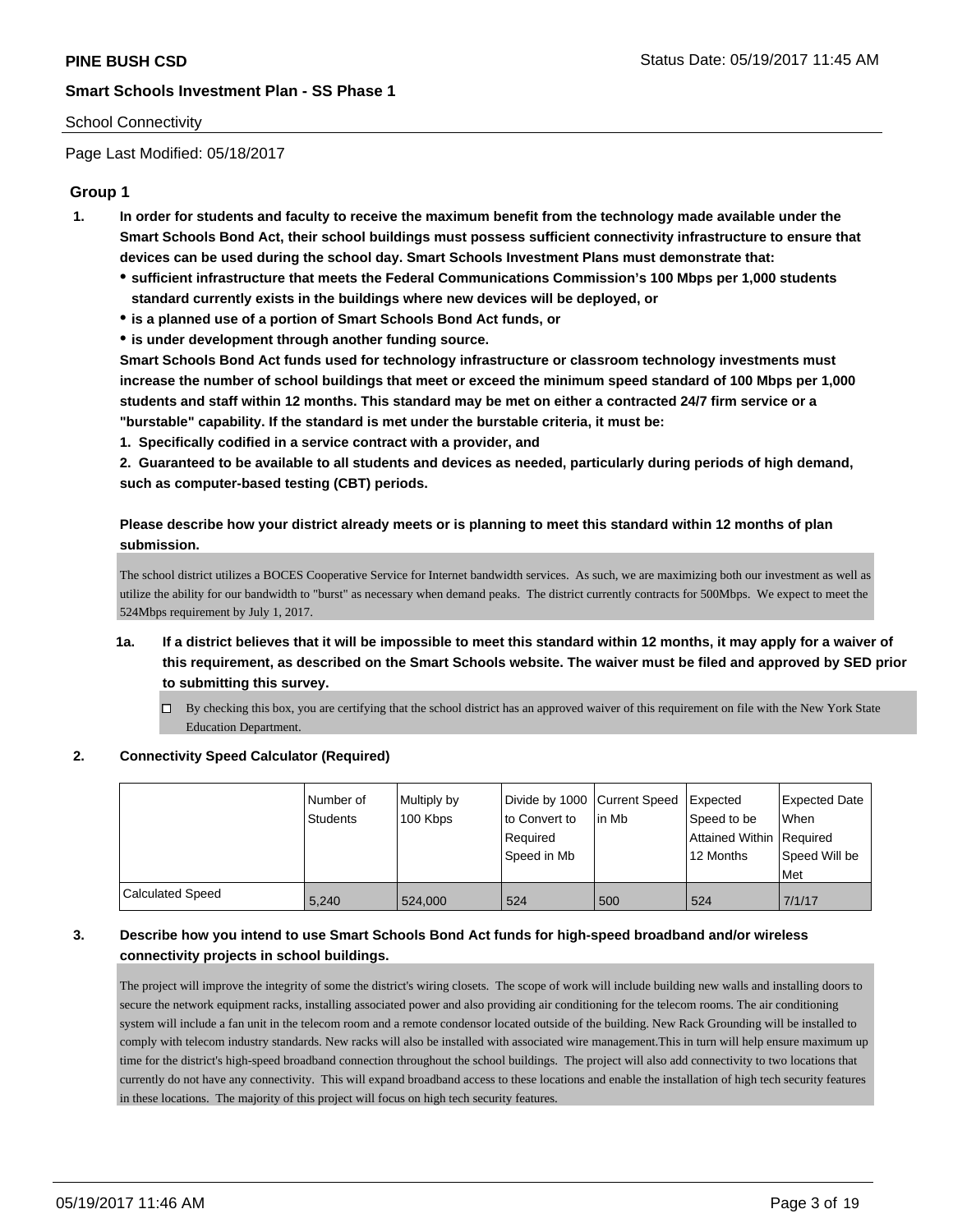### School Connectivity

Page Last Modified: 05/18/2017

**4. Describe the linkage between the district's District Instructional Technology Plan and the proposed projects. (There should be a link between your response to this question and your response to Question 1 in Part E. Curriculum and Instruction "What are the district's plans to use digital connectivity and technology to improve teaching and learning?)**

Goal 1 of the instructional technology plan states that we will 'Integrate technology as an instructional support to engage all students, regardless of their socioeconomic status and diverse abilities, in constructivist learning experiences nurturing the whole child while emphasizing 21st century skills and learning, as well as the Common Core State Standards' and Goal 1 states that we will 'Analyze our current infrastructure and tool capacity to ensure optimal use of current inventory and plan for future needs'. Our district has made a significant investment in Chromebooks to support Goal 1 and as a result, we continue to analyze and improve our infrastructure to ensure that we are able to support the use of these devices (and other devices) throughout all of our schools. The district is committed to improving and maintaining the quality and integrity of the connectivity infrastructure. This provides the district with the foundation to support our instructional technology initiatives. The connectivity improvements and expansions in this project will accomplish this by ensuring that our connectivity infrastructure is both sound and robust.

**5. If the district wishes to have students and staff access the Internet from wireless devices within the school building, or in close proximity to it, it must first ensure that it has a robust Wi-Fi network in place that has sufficient bandwidth to meet user demand.**

**Please describe how you have quantified this demand and how you plan to meet this demand.**

The district completed a capital project in early 2015 which upgraded the district's Wi-Fi network throughout all of the district's schools. Wi-Fi is available in every instructional and large space in the district and is robust enough to handle our one to one initiative.

**6. As indicated on Page 5 of the guidance, the Office of Facilities Planning will have to conduct a preliminary review of all capital projects, including connectivity projects.**

**Please indicate on a separate row each project number given to you by the Office of Facilities Planning.**

| <b>Project Number</b> |  |
|-----------------------|--|
| 44-04-01-06-7-999-005 |  |

**7. Certain high-tech security and connectivity infrastructure projects may be eligible for an expedited review process as determined by the Office of Facilities Planning.**

**Was your project deemed eligible for streamlined review?**

No

**8. Include the name and license number of the architect or engineer of record.**

| Name        | License Number |
|-------------|----------------|
| Scott Duell | 22982          |

**9. If you are submitting an allocation for School Connectivity complete this table. Note that the calculated Total at the bottom of the table must equal the Total allocation for this category that you entered in the SSIP Overview overall budget.**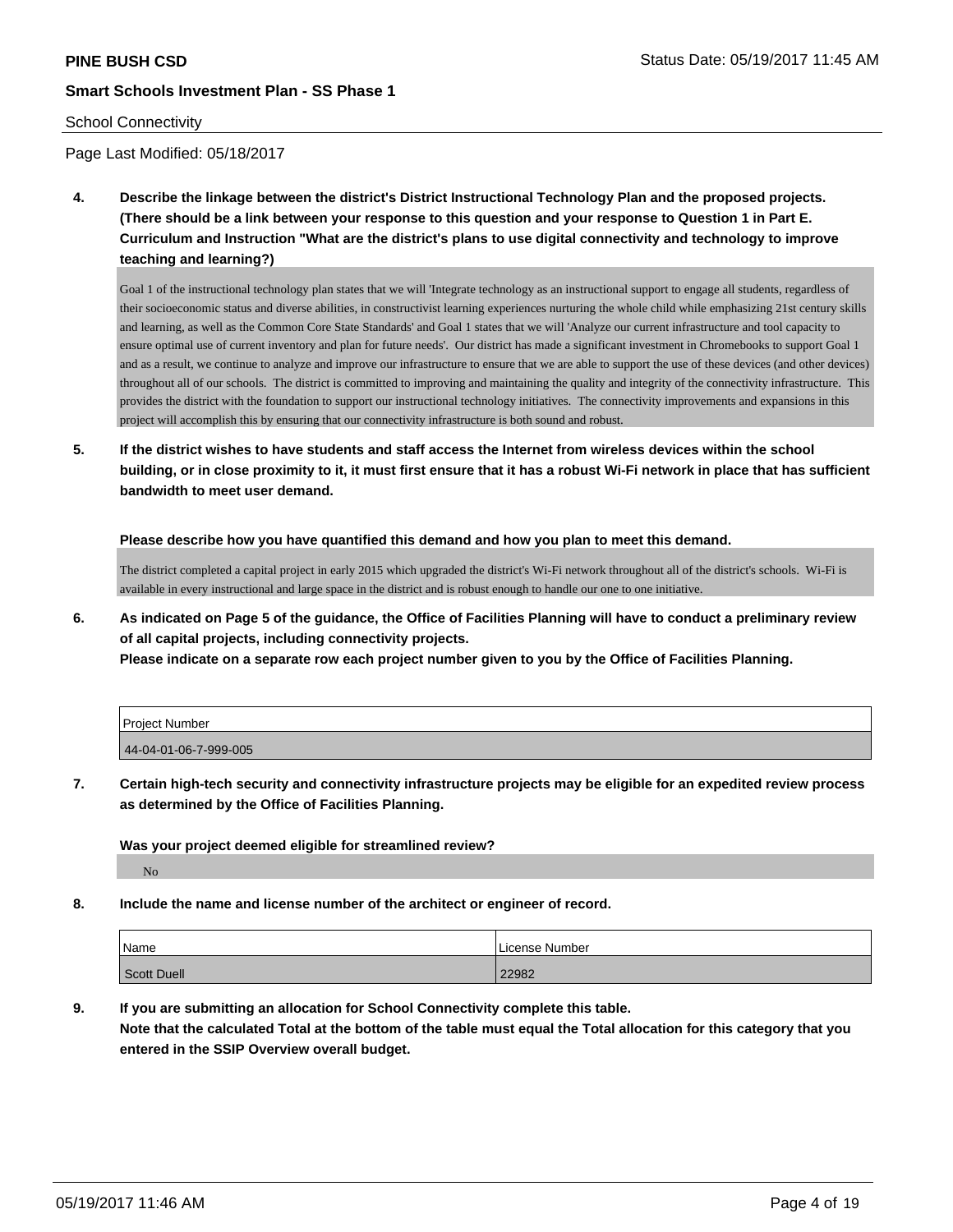## School Connectivity

Page Last Modified: 05/18/2017

|                                            | Sub-                      |
|--------------------------------------------|---------------------------|
| Network/Access Costs                       | Allocation<br>$\mathbf 0$ |
| <b>Outside Plant Costs</b>                 | 6,000                     |
| School Internal Connections and Components | 202,758                   |
| <b>Professional Services</b>               | $\mathbf 0$               |
| Testing                                    | $\mathbf 0$               |
| Other Upfront Costs                        | $\mathbf{0}$              |
| <b>Other Costs</b>                         | $\mathbf{0}$              |
| Totals:                                    | 208,758                   |

**10. Please detail the type, quantity, per unit cost and total cost of the eligible items under each sub-category. This is especially important for any expenditures listed under the "Other" category. All expenditures must be eligible for tax-exempt financing to be reimbursed through the SSBA. Sufficient detail must be provided so that we can verify this is the case. If you have any questions, please contact us directly through smartschools@nysed.gov. NOTE: Wireless Access Points should be included in this category, not under Classroom Educational Technology, except those that will be loaned/purchased for nonpublic schools.**

| Select the allowable expenditure<br>type.<br>Repeat to add another item under<br>each type. | Item to be purchased                                                | Quantity | Cost per Item | <b>Total Cost</b> |
|---------------------------------------------------------------------------------------------|---------------------------------------------------------------------|----------|---------------|-------------------|
| <b>Connections/Components</b>                                                               | SBA #4b - Wiring in Telecom Rooms                                   | 9        | 11,013        | 99,120            |
| <b>Connections/Components</b>                                                               | SBA #4B - Backbone Fiber                                            | 3        | 5,226         | 15,678            |
| Connections/Components                                                                      | SBA #4B - CAT 6A Cabling                                            | 15       | 432           | 6,480             |
| <b>Outside Plant Costs</b>                                                                  | SBA #4B - Campus Fiber                                              |          | 6,000         | 6,000             |
| <b>Connections/Components</b>                                                               | SBA #4b - AC/ Ventilation with Remote<br>Condensor for Telecom Room | 1        | 18,000        | 18,000            |
| <b>Connections/Components</b>                                                               | SBA #4B - Rack Grounding                                            | 32       | 1.275         | 40.800            |
| <b>Connections/Components</b>                                                               | SBA #4b - Telecom Room<br>Construction to support wiring            | 3        | 7,560         | 22,680            |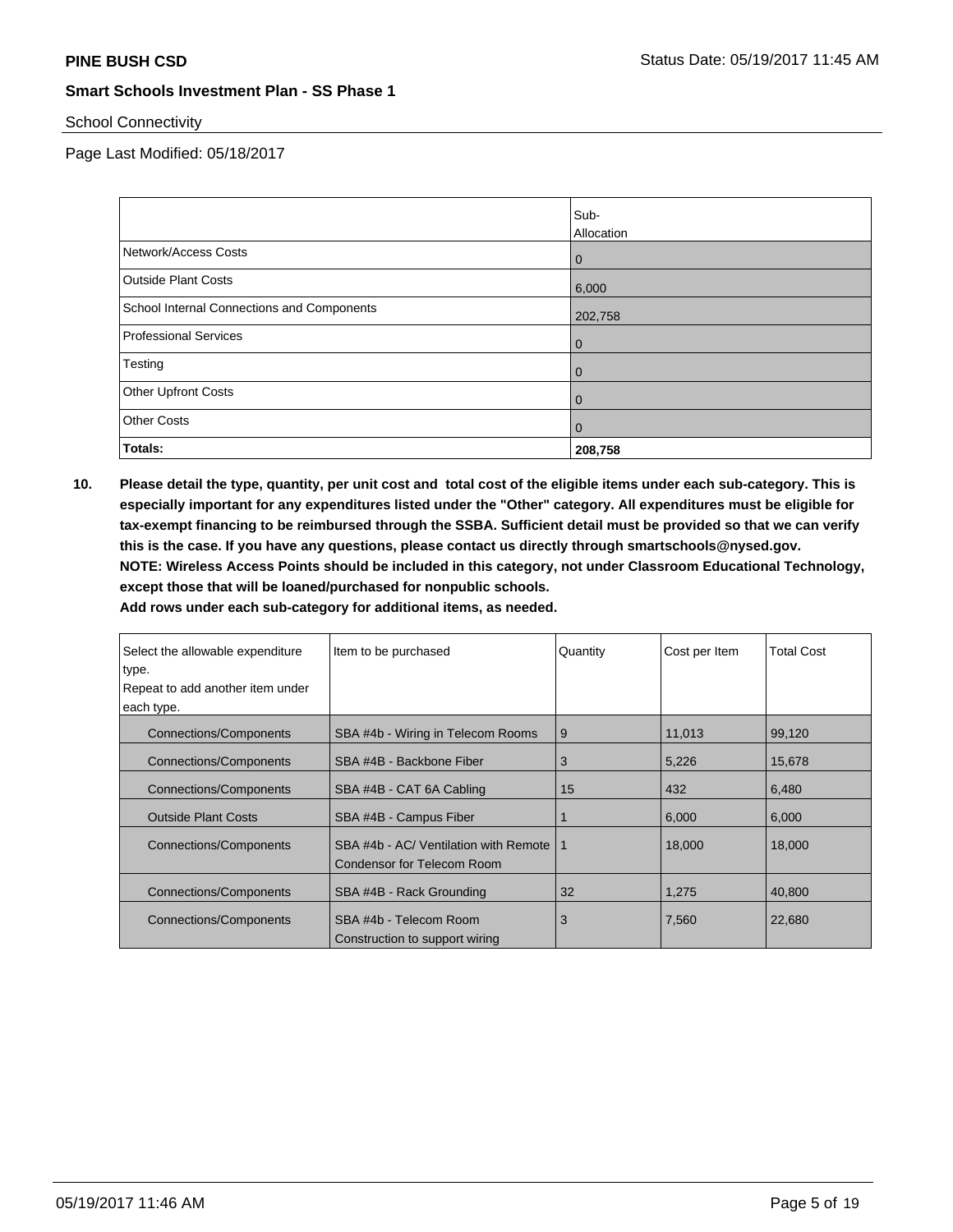Community Connectivity (Broadband and Wireless)

Page Last Modified: 07/25/2016

#### **Group 1**

**1. Describe how you intend to use Smart Schools Bond Act funds for high-speed broadband and/or wireless connectivity projects in the community.**

(No Response)

**2. Please describe how the proposed project(s) will promote student achievement and increase student and/or staff access to the Internet in a manner that enhances student learning and/or instruction outside of the school day and/or school building.**

(No Response)

**3. Community connectivity projects must comply with all the necessary local building codes and regulations (building and related permits are not required prior to plan submission).**

 $\Box$  I certify that we will comply with all the necessary local building codes and regulations.

**4. Please describe the physical location of the proposed investment.**

(No Response)

**5. Please provide the initial list of partners participating in the Community Connectivity Broadband Project, along with their Federal Tax Identification (Employer Identification) number.**

| <b>Project Partners</b> | Federal ID#     |
|-------------------------|-----------------|
| (No Response)           | l (No Response) |

**6. If you are submitting an allocation for Community Connectivity, complete this table. Note that the calculated Total at the bottom of the table must equal the Total allocation for this category that you entered in the SSIP Overview overall budget.**

|                                    | Sub-Allocation |
|------------------------------------|----------------|
| Network/Access Costs               | (No Response)  |
| Outside Plant Costs                | (No Response)  |
| Tower Costs                        | (No Response)  |
| <b>Customer Premises Equipment</b> | (No Response)  |
| <b>Professional Services</b>       | (No Response)  |
| Testing                            | (No Response)  |
| <b>Other Upfront Costs</b>         | (No Response)  |
| <b>Other Costs</b>                 | (No Response)  |
| Totals:                            | 0              |

**7. Please detail the type, quantity, per unit cost and total cost of the eligible items under each sub-category. This is especially important for any expenditures listed under the "Other" category. All expenditures must be capital-bond eligible to be reimbursed through the SSBA. If you have any questions, please contact us directly through smartschools@nysed.gov.**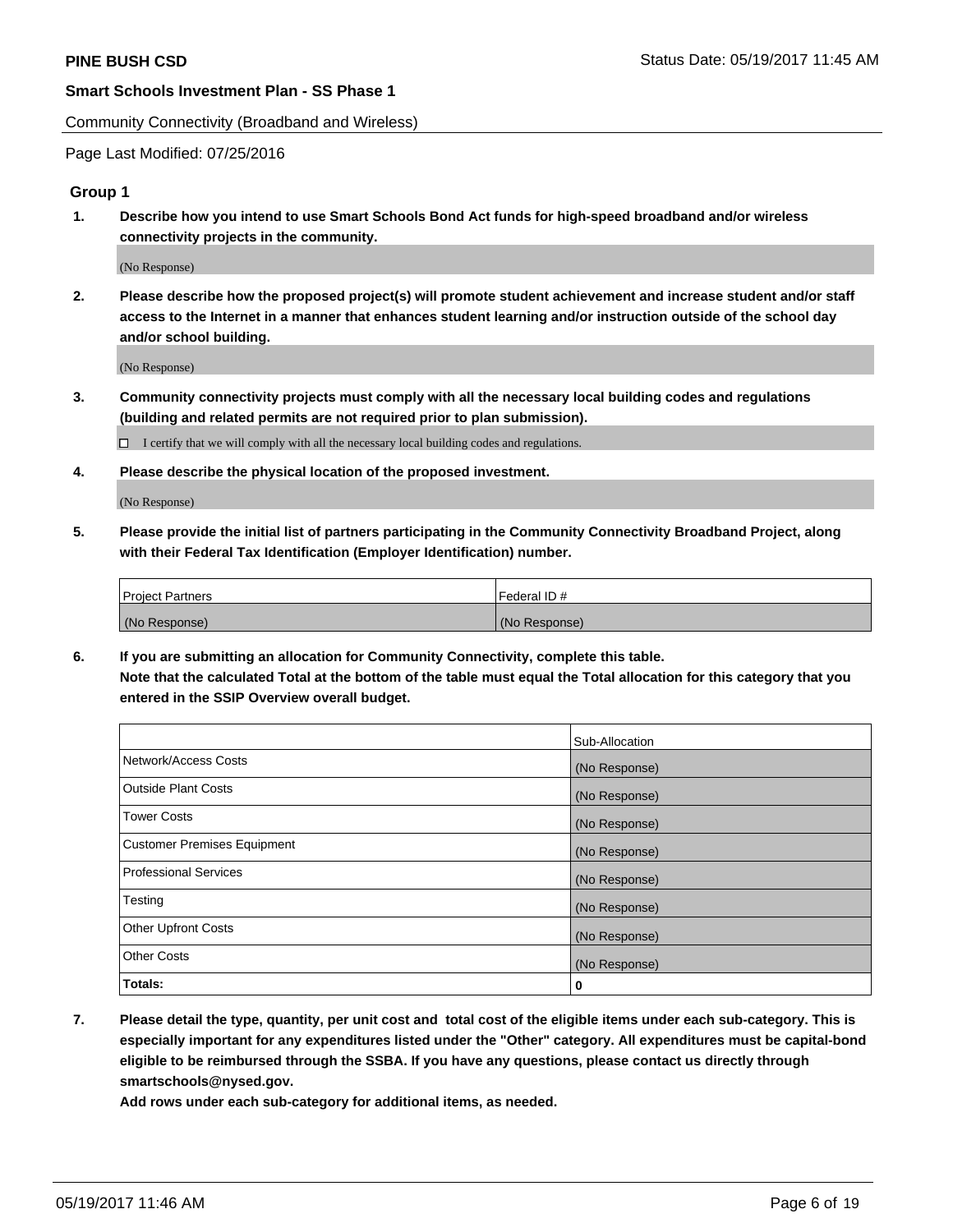Community Connectivity (Broadband and Wireless)

Page Last Modified: 07/25/2016

| Select the allowable expenditure<br>type.      | Item to be purchased | Quantity      | Cost per Item | <b>Total Cost</b> |
|------------------------------------------------|----------------------|---------------|---------------|-------------------|
| Repeat to add another item under<br>each type. |                      |               |               |                   |
| (No Response)                                  | (No Response)        | (No Response) | (No Response) | (No Response)     |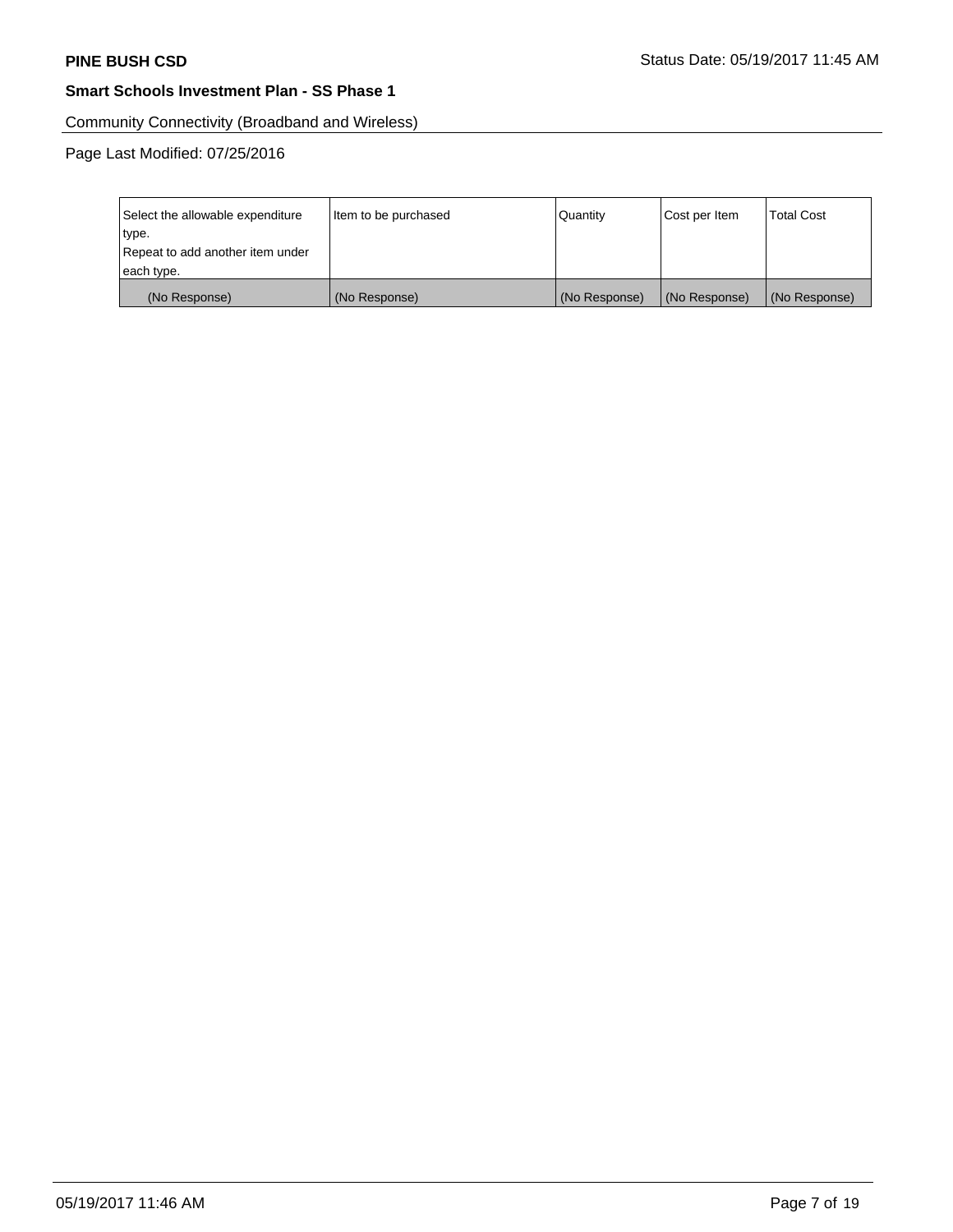### Classroom Learning Technology

Page Last Modified: 07/25/2016

## **Questions**

**1. In order for students and faculty to receive the maximum benefit from the technology made available under the Smart Schools Bond Act, their school buildings must possess sufficient connectivity infrastructure to ensure that devices can be used during the school day. Smart Schools Investment Plans must demonstrate that sufficient infrastructure that meets the Federal Communications Commission's 100 Mbps per 1,000 students standard currently exists in the buildings where new devices will be deployed, or is a planned use of a portion of Smart Schools Bond Act funds, or is under development through another funding source.**

**Smart Schools Bond Act funds used for technology infrastructure or classroom technology investments must increase the number of school buildings that meet or exceed the minimum speed standard of 100 Mbps per 1,000 students and staff within 12 months. This standard may be met on either a contracted 24/7 firm service or a "burstable" capability. If the standard is met under the burstable criteria, it must be:**

- **1. Specifically codified in a service contract with a provider, and**
- **2. Guaranteed to be available to all students and devices as needed, particularly during periods of high demand, such as computer-based testing (CBT) periods.**

**Please describe how your district already meets or is planning to meet this standard within 12 months of plan submission.**

(No Response)

- **1a. If a district believes that it will be impossible to meet this standard within 12 months, it may apply for a waiver of this requirement, as described on the Smart Schools website. The waiver must be filed and approved by SED prior to submitting this survey.**
	- $\Box$  By checking this box, you are certifying that the school district has an approved waiver of this requirement on file with the New York State Education Department.

#### **2. Connectivity Speed Calculator (Required)**

|                         | l Number of<br>Students | Multiply by<br>100 Kbps | Divide by 1000   Current Speed<br>to Convert to<br>Required<br>Speed in Mb | lin Mb           | Expected<br>Speed to be<br>Attained Within Required<br>12 Months | <b>Expected Date</b><br>When<br>Speed Will be<br>Met |
|-------------------------|-------------------------|-------------------------|----------------------------------------------------------------------------|------------------|------------------------------------------------------------------|------------------------------------------------------|
| <b>Calculated Speed</b> | (No<br>Response)        | (No Response)           | (No<br>Response)                                                           | (No<br>Response) | (No<br>Response)                                                 | (No<br>Response)                                     |

**3. If the district wishes to have students and staff access the Internet from wireless devices within the school building, or in close proximity to it, it must first ensure that it has a robust Wi-Fi network in place that has sufficient bandwidth to meet user demand.**

**Please describe how you have quantified this demand and how you plan to meet this demand.**

(No Response)

**4. All New York State public school districts are required to complete and submit an Instructional Technology Plan survey to the New York State Education Department in compliance with Section 753 of the Education Law and per Part 100.12 of the Commissioner's Regulations.**

**Districts that include educational technology purchases as part of their Smart Schools Investment Plan must have a submitted and approved Instructional Technology Plan survey on file with the New York State Education Department.**

 $\Box$  By checking this box, you are certifying that the school district has an approved Instructional Technology Plan survey on file with the New York State Education Department.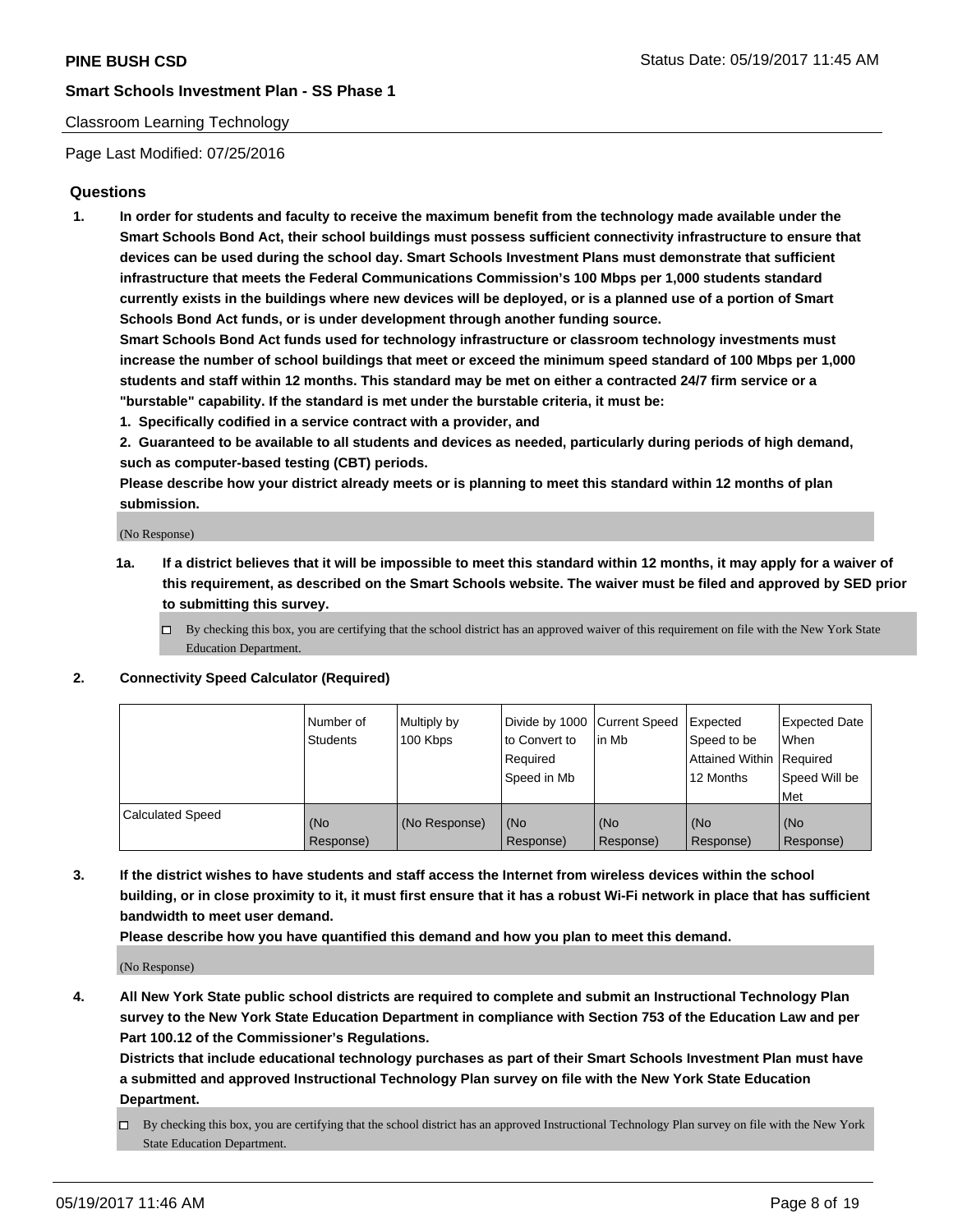#### Classroom Learning Technology

Page Last Modified: 07/25/2016

**5. Describe the devices you intend to purchase and their compatibility with existing or planned platforms or systems. Specifically address the adequacy of each facility's electrical, HVAC and other infrastructure necessary to install and support the operation of the planned technology.**

(No Response)

- **6. Describe how the proposed technology purchases will:**
	- **> enhance differentiated instruction;**
	- **> expand student learning inside and outside the classroom;**
	- **> benefit students with disabilities and English language learners; and**
	- **> contribute to the reduction of other learning gaps that have been identified within the district.**

**The expectation is that districts will place a priority on addressing the needs of students who struggle to succeed in a rigorous curriculum. Responses in this section should specifically address this concern and align with the district's Instructional Technology Plan (in particular Question 2 of E. Curriculum and Instruction: "Does the district's instructional technology plan address the needs of students with disabilities to ensure equitable access to instruction, materials and assessments?" and Question 3 of the same section: "Does the district's instructional technology plan address the provision of assistive technology specifically for students with disabilities to ensure access to and participation in the general curriculum?"**

(No Response)

**7. Where appropriate, describe how the proposed technology purchases will enhance ongoing communication with parents and other stakeholders and help the district facilitate technology-based regional partnerships, including distance learning and other efforts.**

(No Response)

**8. Describe the district's plan to provide professional development to ensure that administrators, teachers and staff can employ the technology purchased to enhance instruction successfully.**

**Note: This response should be aligned and expanded upon in accordance with your district's response to Question 1 of F. Professional Development of your Instructional Technology Plan: "Please provide a summary of professional development offered to teachers and staff, for the time period covered by this plan, to support technology to enhance teaching and learning. Please include topics, audience and method of delivery within your summary."**

(No Response)

- **9. Districts must contact the SUNY/CUNY teacher preparation program that supplies the largest number of the district's new teachers to request advice on innovative uses and best practices at the intersection of pedagogy and educational technology.**
	- By checking this box, you certify that you have contacted the SUNY/CUNY teacher preparation program that supplies the largest number of your new teachers to request advice on these issues.
	- **9a. Please enter the name of the SUNY or CUNY Institution that you contacted.**

(No Response)

**9b. Enter the primary Institution phone number.**

(No Response)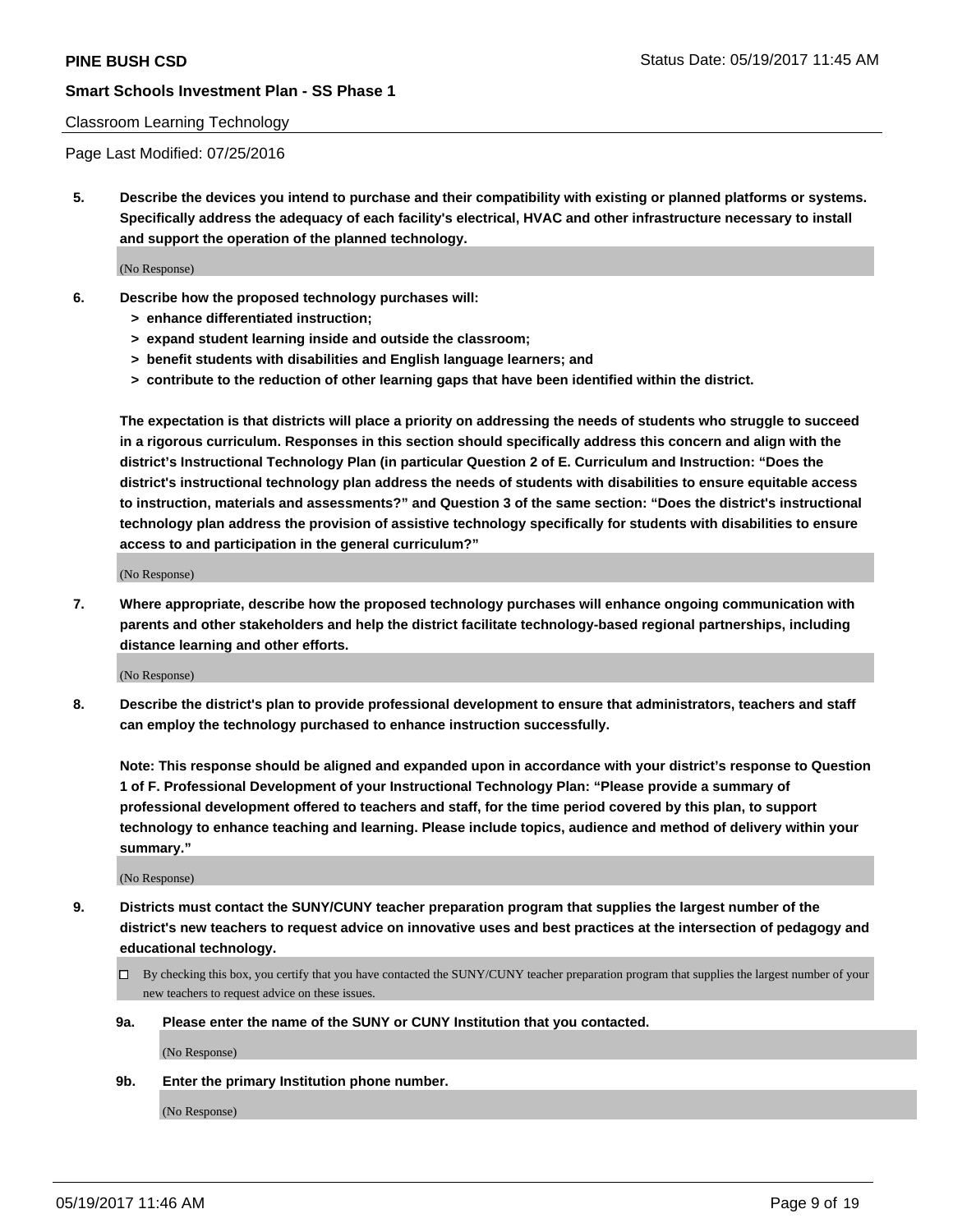### Classroom Learning Technology

Page Last Modified: 07/25/2016

**9c. Enter the name of the contact person with whom you consulted and/or will be collaborating with on innovative uses of technology and best practices.**

(No Response)

**10. A district whose Smart Schools Investment Plan proposes the purchase of technology devices and other hardware must account for nonpublic schools in the district.**

**Are there nonpublic schools within your school district?**

Yes

 $\square$  No

**11. Nonpublic Classroom Technology Loan Calculator**

**The Smart Schools Bond Act provides that any Classroom Learning Technology purchases made using Smart Schools funds shall be lent, upon request, to nonpublic schools in the district. However, no school district shall be required to loan technology in amounts greater than the total obtained and spent on technology pursuant to the Smart Schools Bond Act and the value of such loan may not exceed the total of \$250 multiplied by the nonpublic school enrollment in the base year at the time of enactment.**

**See:**

**http://www.p12.nysed.gov/mgtserv/smart\_schools/docs/Smart\_Schools\_Bond\_Act\_Guidance\_04.27.15\_Final.pdf.**

|                                       | 1. Classroom   | l 2. Public   | 3. Nonpublic | l 4. Sum of | 15. Total Per                                                                                 | 6. Total       |
|---------------------------------------|----------------|---------------|--------------|-------------|-----------------------------------------------------------------------------------------------|----------------|
|                                       | Technology     | Enrollment    | Enrollment   | Public and  | Pupil Sub-                                                                                    | Nonpublic Loan |
|                                       | Sub-allocation | $(2014 - 15)$ | $(2014-15)$  | l Nonpublic | allocation                                                                                    | Amount         |
|                                       |                |               |              | Enrollment  |                                                                                               |                |
| Calculated Nonpublic Loan<br>  Amount |                |               |              |             | (No Response)   (No Response)   (No Response)   (No Response)   (No Response)   (No Response) |                |

**12. To ensure the sustainability of technology purchases made with Smart Schools funds, districts must demonstrate a long-term plan to maintain and replace technology purchases supported by Smart Schools Bond Act funds. This sustainability plan shall demonstrate a district's capacity to support recurring costs of use that are ineligible for Smart Schools Bond Act funding such as device maintenance, technical support, Internet and wireless fees, maintenance of hotspots, staff professional development, building maintenance and the replacement of incidental items. Further, such a sustainability plan shall include a long-term plan for the replacement of purchased devices and equipment at the end of their useful life with other funding sources.**

 $\Box$  By checking this box, you certify that the district has a sustainability plan as described above.

**13. Districts must ensure that devices purchased with Smart Schools Bond funds will be distributed, prepared for use, maintained and supported appropriately. Districts must maintain detailed device inventories in accordance with generally accepted accounting principles.**

By checking this box, you certify that the district has a distribution and inventory management plan and system in place.

**14. If you are submitting an allocation for Classroom Learning Technology complete this table. Note that the calculated Total at the bottom of the table must equal the Total allocation for this category that you entered in the SSIP Overview overall budget.**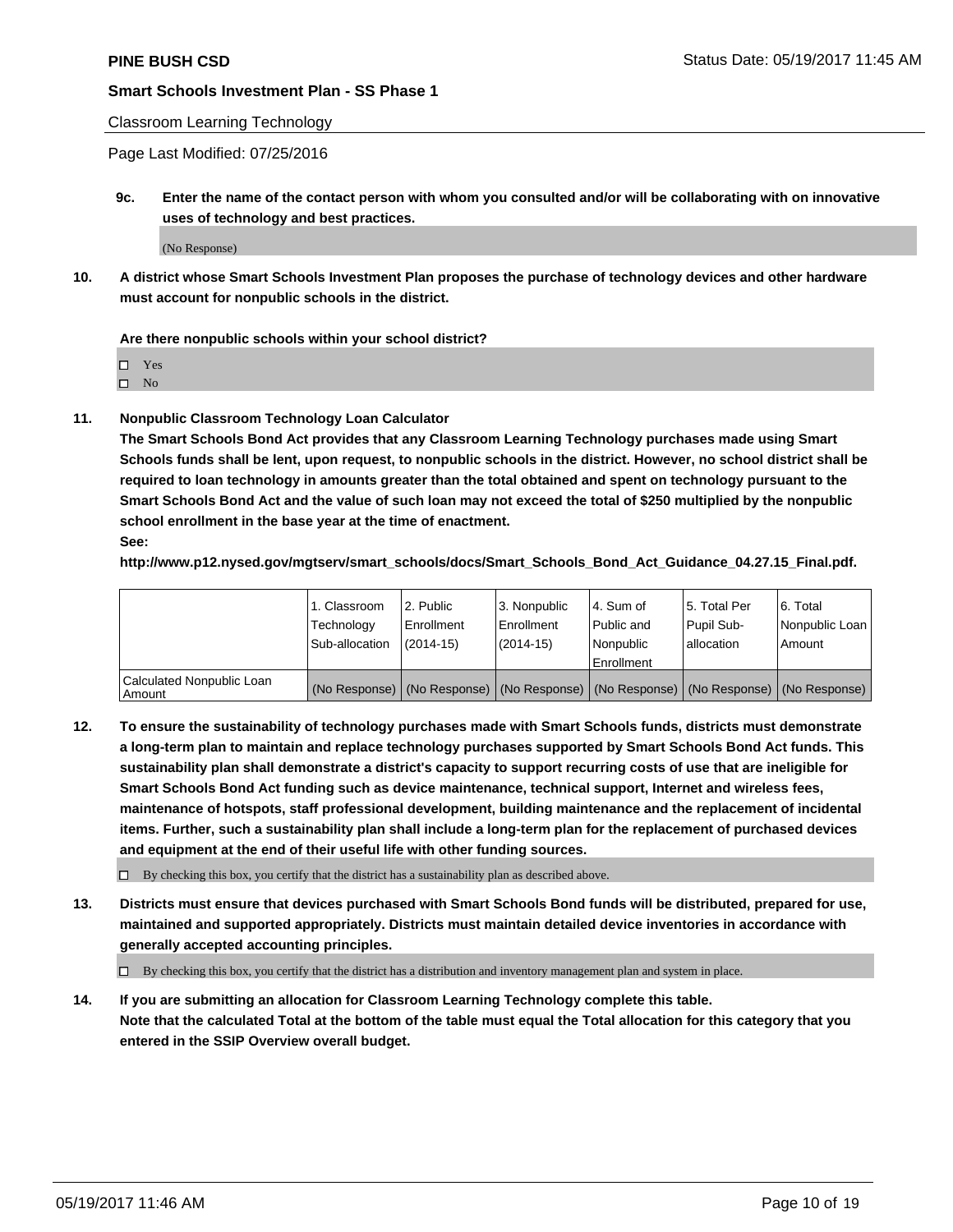## Classroom Learning Technology

Page Last Modified: 07/25/2016

|                         | Sub-Allocation |
|-------------------------|----------------|
| Interactive Whiteboards | (No Response)  |
| Computer Servers        | (No Response)  |
| Desktop Computers       | (No Response)  |
| <b>Laptop Computers</b> | (No Response)  |
| <b>Tablet Computers</b> | (No Response)  |
| <b>Other Costs</b>      | (No Response)  |
| Totals:                 | 0              |

**15. Please detail the type, quantity, per unit cost and total cost of the eligible items under each sub-category. This is especially important for any expenditures listed under the "Other" category. All expenditures must be capital-bond eligible to be reimbursed through the SSBA. If you have any questions, please contact us directly through smartschools@nysed.gov.**

**Please specify in the "Item to be Purchased" field which specific expenditures and items are planned to meet the district's nonpublic loan requirement, if applicable.**

**NOTE: Wireless Access Points that will be loaned/purchased for nonpublic schools should ONLY be included in this category, not under School Connectivity, where public school districts would list them.**

| type.<br>Repeat to add another item under |               |               |               |               |
|-------------------------------------------|---------------|---------------|---------------|---------------|
| each type.                                |               |               |               |               |
| (No Response)                             | (No Response) | (No Response) | (No Response) | (No Response) |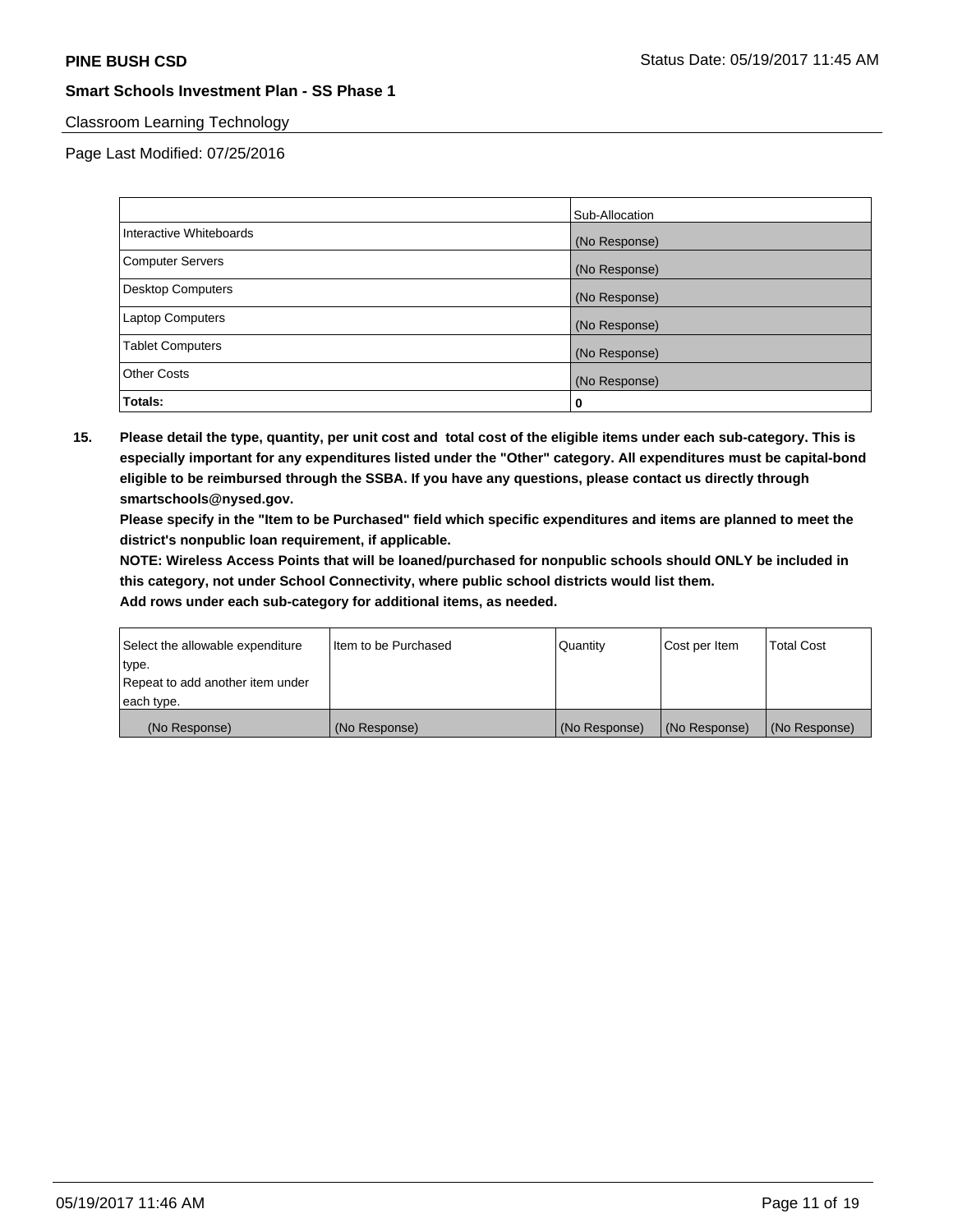#### Pre-Kindergarten Classrooms

Page Last Modified: 07/25/2016

### **Group 1**

**1. Provide information regarding how and where the district is currently serving pre-kindergarten students and justify the need for additional space with enrollment projections over 3 years.**

(No Response)

- **2. Describe the district's plan to construct, enhance or modernize education facilities to accommodate prekindergarten programs. Such plans must include:**
	- **Specific descriptions of what the district intends to do to each space;**
	- **An affirmation that pre-kindergarten classrooms will contain a minimum of 900 square feet per classroom;**
	- **The number of classrooms involved;**
	- **The approximate construction costs per classroom; and**
	- **Confirmation that the space is district-owned or has a long-term lease that exceeds the probable useful life of the improvements.**

(No Response)

**3. Smart Schools Bond Act funds may only be used for capital construction costs. Describe the type and amount of additional funds that will be required to support ineligible ongoing costs (e.g. instruction, supplies) associated with any additional pre-kindergarten classrooms that the district plans to add.**

(No Response)

**4. All plans and specifications for the erection, repair, enlargement or remodeling of school buildings in any public school district in the State must be reviewed and approved by the Commissioner. Districts that plan capital projects using their Smart Schools Bond Act funds will undergo a Preliminary Review Process by the Office of Facilities Planning.**

**Please indicate on a separate row each project number given to you by the Office of Facilities Planning.**

| Project Number |  |
|----------------|--|
| (No Response)  |  |

**5. If you have made an allocation for Pre-Kindergarten Classrooms, complete this table. Note that the calculated Total at the bottom of the table must equal the Total allocation for this category that you entered in the SSIP Overview overall budget.**

| Totals:                                  | 0              |
|------------------------------------------|----------------|
| Other Costs                              | (No Response)  |
| Enhance/Modernize Educational Facilities | (No Response)  |
| Construct Pre-K Classrooms               | (No Response)  |
|                                          | Sub-Allocation |

**6. Please detail the type, quantity, per unit cost and total cost of the eligible items under each sub-category. This is especially important for any expenditures listed under the "Other" category. All expenditures must be capital-bond eligible to be reimbursed through the SSBA. If you have any questions, please contact us directly through smartschools@nysed.gov.**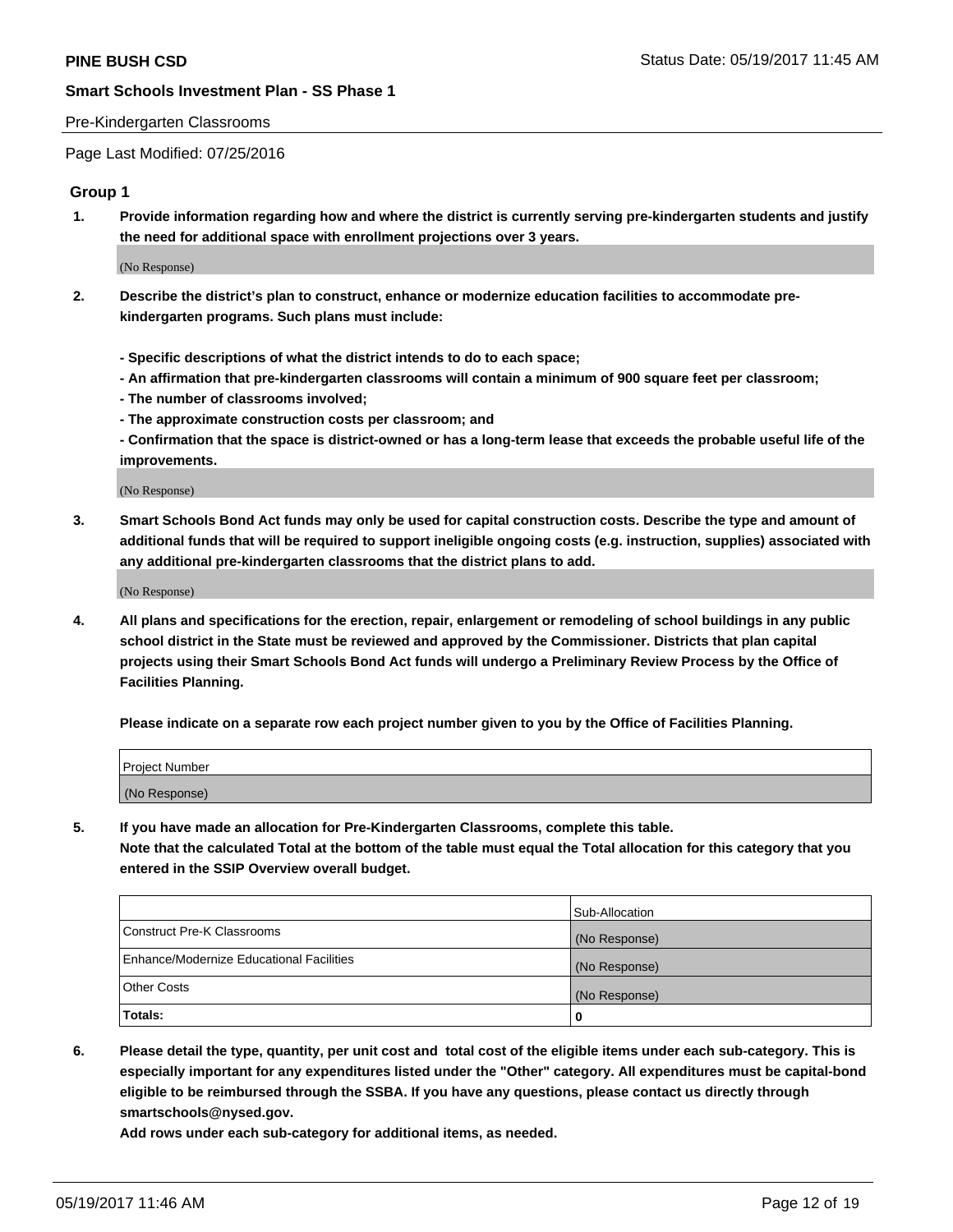# Pre-Kindergarten Classrooms

Page Last Modified: 07/25/2016

| Select the allowable expenditure | Item to be purchased | Quantity      | Cost per Item | <b>Total Cost</b> |
|----------------------------------|----------------------|---------------|---------------|-------------------|
| type.                            |                      |               |               |                   |
| Repeat to add another item under |                      |               |               |                   |
| each type.                       |                      |               |               |                   |
| (No Response)                    | (No Response)        | (No Response) | (No Response) | (No Response)     |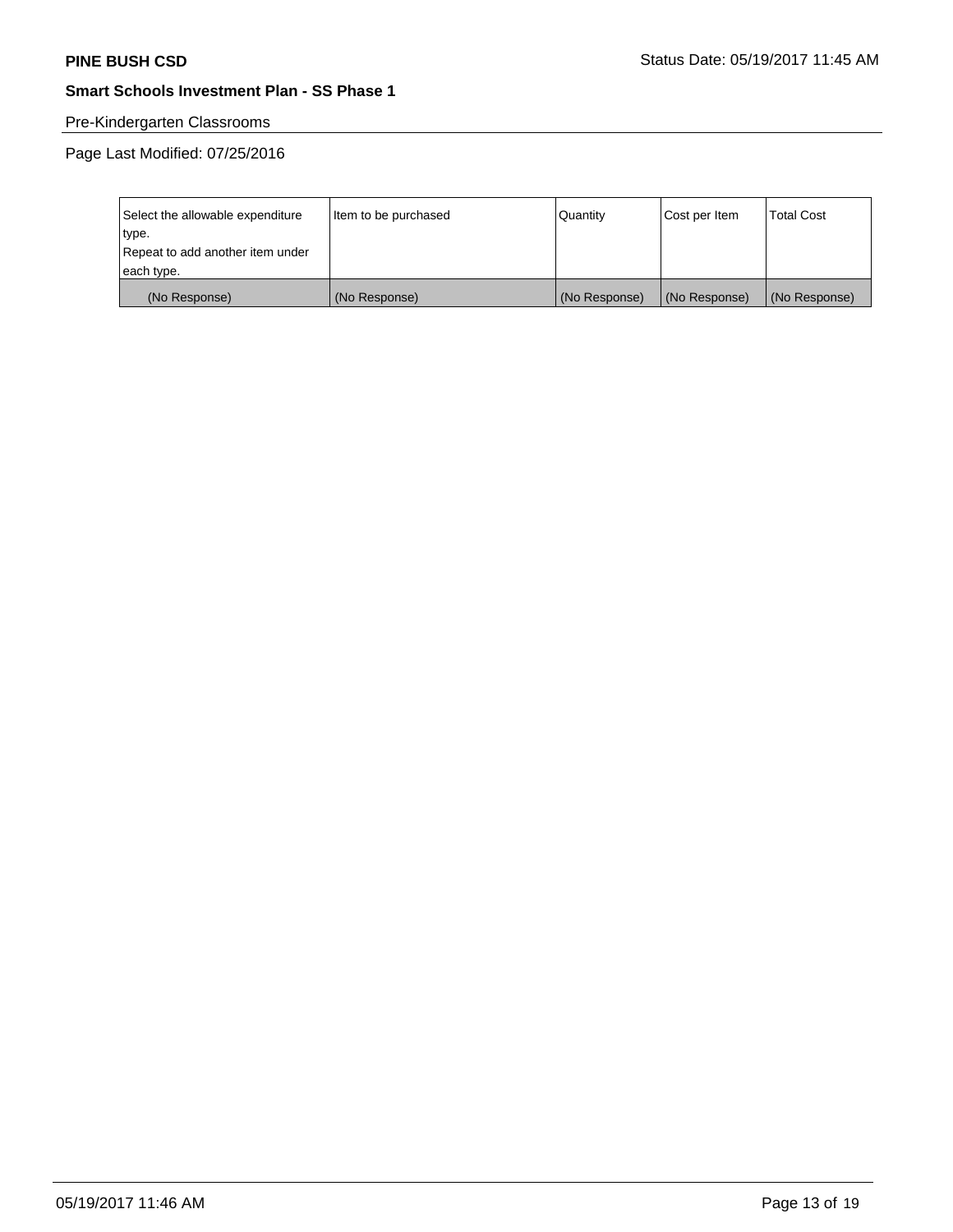#### Replace Transportable Classrooms

Page Last Modified: 07/25/2016

#### **Group 1**

**1. Describe the district's plan to construct, enhance or modernize education facilities to provide high-quality instructional space by replacing transportable classrooms.**

(No Response)

**2. All plans and specifications for the erection, repair, enlargement or remodeling of school buildings in any public school district in the State must be reviewed and approved by the Commissioner. Districts that plan capital projects using their Smart Schools Bond Act funds will undergo a Preliminary Review Process by the Office of Facilities Planning.**

**Please indicate on a separate row each project number given to you by the Office of Facilities Planning.**

| Project Number |  |
|----------------|--|
| (No Response)  |  |

**3. For large projects that seek to blend Smart Schools Bond Act dollars with other funds, please note that Smart Schools Bond Act funds can be allocated on a pro rata basis depending on the number of new classrooms built that directly replace transportable classroom units.**

**If a district seeks to blend Smart Schools Bond Act dollars with other funds describe below what other funds are being used and what portion of the money will be Smart Schools Bond Act funds.**

(No Response)

**4. If you have made an allocation for Replace Transportable Classrooms, complete this table. Note that the calculated Total at the bottom of the table must equal the Total allocation for this category that you entered in the SSIP Overview overall budget.**

|                                                | Sub-Allocation |
|------------------------------------------------|----------------|
| Construct New Instructional Space              | (No Response)  |
| Enhance/Modernize Existing Instructional Space | (No Response)  |
| Other Costs                                    | (No Response)  |
| Totals:                                        | $\Omega$       |

**5. Please detail the type, quantity, per unit cost and total cost of the eligible items under each sub-category. This is especially important for any expenditures listed under the "Other" category. All expenditures must be capital-bond eligible to be reimbursed through the SSBA. If you have any questions, please contact us directly through smartschools@nysed.gov.**

| Select the allowable expenditure | Item to be purchased | Quantity      | Cost per Item | <b>Total Cost</b> |
|----------------------------------|----------------------|---------------|---------------|-------------------|
| type.                            |                      |               |               |                   |
| Repeat to add another item under |                      |               |               |                   |
| each type.                       |                      |               |               |                   |
| (No Response)                    | (No Response)        | (No Response) | (No Response) | (No Response)     |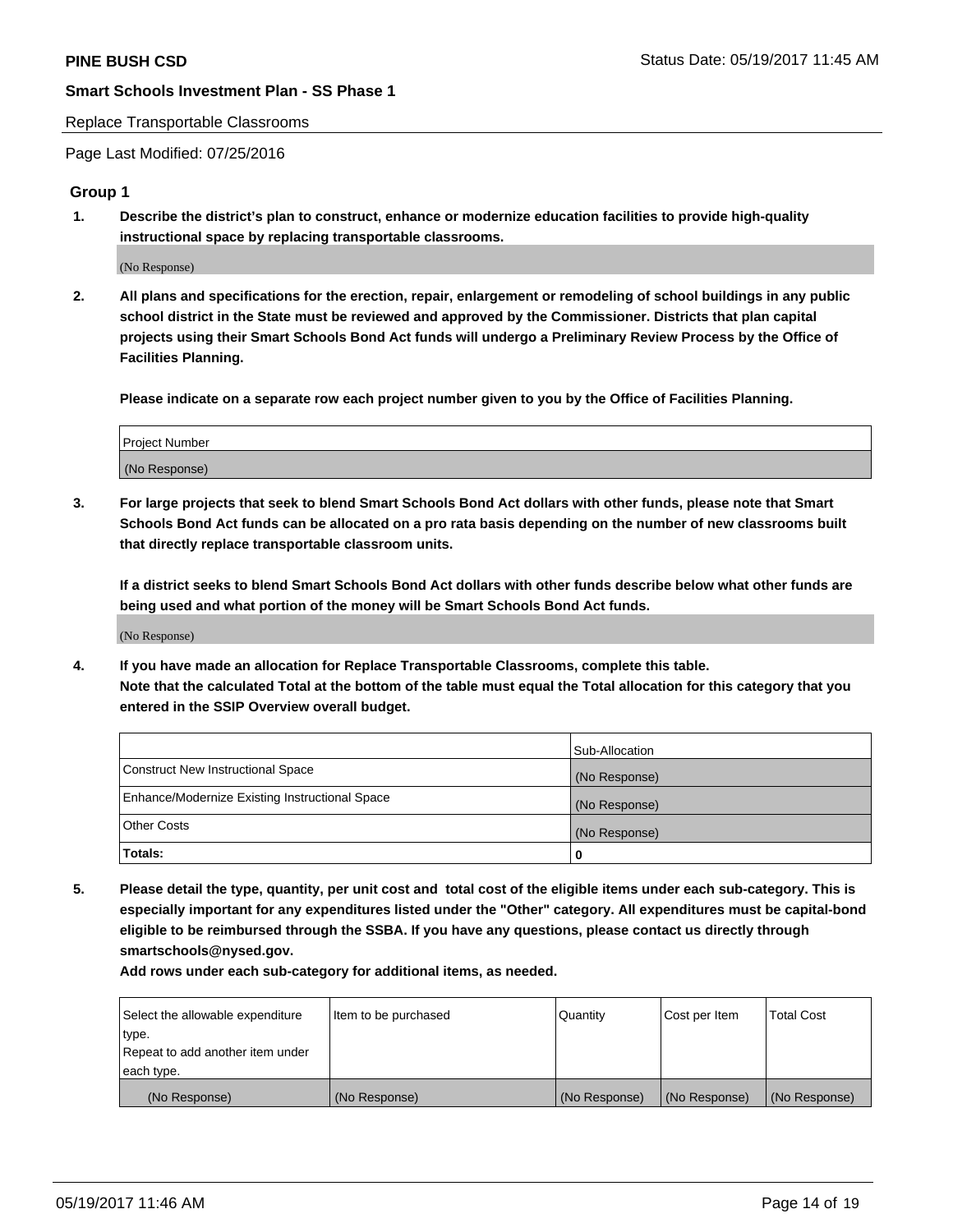#### High-Tech Security Features

Page Last Modified: 05/18/2017

#### **Group 1**

**1. Describe how you intend to use Smart Schools Bond Act funds to install high-tech security features in school buildings and on school campuses.**

The requested Smart School Bond funding will be used in install new Video Surveillance systems throughout the district to improve the security of all students and staff. The funding will also be used to install a Lockdown/Lockout Notification System in all of the districts schools.

**2. All plans and specifications for the erection, repair, enlargement or remodeling of school buildings in any public school district in the State must be reviewed and approved by the Commissioner. Districts that plan capital projects using their Smart Schools Bond Act funds will undergo a Preliminary Review Process by the Office of Facilities Planning.** 

**Please indicate on a separate row each project number given to you by the Office of Facilities Planning.**

| <b>Project Number</b> |  |
|-----------------------|--|
| 44-04-01-06-7-999-005 |  |

**3. Was your project deemed eligible for streamlined Review?**

- Yes
- $\qquad \qquad$  No
- **4. Include the name and license number of the architect or engineer of record.**

| <sup>1</sup> Name  | License Number |
|--------------------|----------------|
| <b>Scott Duell</b> | 22982          |

**5. If you have made an allocation for High-Tech Security Features, complete this table. Note that the calculated Total at the bottom of the table must equal the Total allocation for this category that you entered in the SSIP Overview overall budget.**

|                                                      | Sub-Allocation |
|------------------------------------------------------|----------------|
| Capital-Intensive Security Project (Standard Review) | (No Response)  |
| <b>Electronic Security System</b>                    | 441,454        |
| <b>Entry Control System</b>                          | 289,320        |
| Approved Door Hardening Project                      | $\Omega$       |
| <b>Other Costs</b>                                   | $\overline{0}$ |
| Totals:                                              | 730,774        |

**6. Please detail the type, quantity, per unit cost and total cost of the eligible items under each sub-category. This is especially important for any expenditures listed under the "Other" category. All expenditures must be capital-bond eligible to be reimbursed through the SSBA. If you have any questions, please contact us directly through smartschools@nysed.gov.**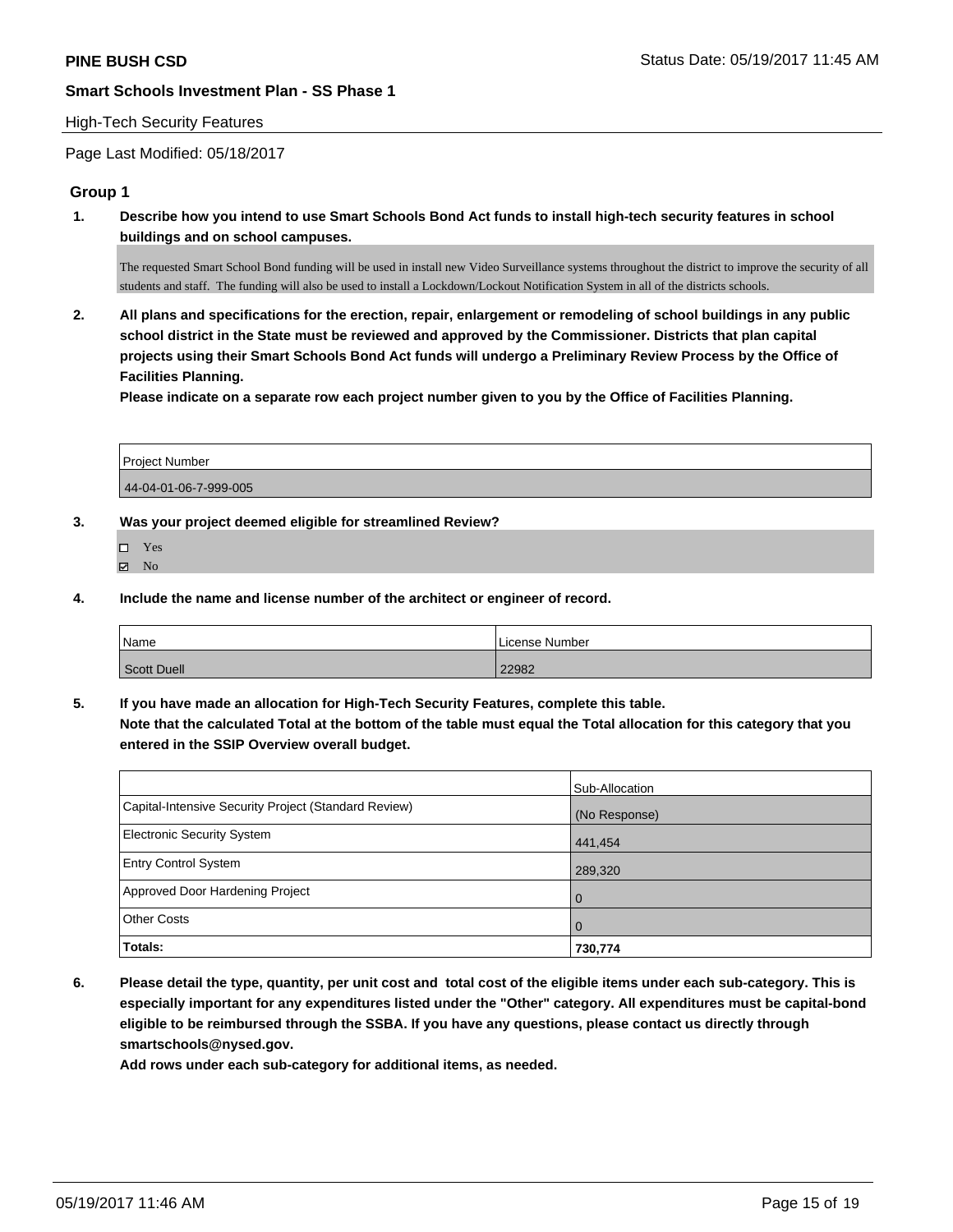# High-Tech Security Features

Page Last Modified: 05/18/2017

| Select the allowable expenditure<br>type.<br>Repeat to add another item under<br>each type. | Item to be purchased                                                                               | Quantity       | Cost per Item | <b>Total Cost</b> |
|---------------------------------------------------------------------------------------------|----------------------------------------------------------------------------------------------------|----------------|---------------|-------------------|
| <b>Electronic Security System</b>                                                           | SBA #3B/Video Surveillance - Servers                                                               | 3              | 21,600        | 64,800            |
| <b>Electronic Security System</b>                                                           | SBA #3B/Video Surveillance - Interior<br>Cameras                                                   | 126            | 840           | 105,840           |
| <b>Electronic Security System</b>                                                           | SBA #3B/Video Surveillance - 360<br>Cameras                                                        | 17             | 2,220         | 37,740            |
| <b>Electronic Security System</b>                                                           | SBA #3B/Video Surveillance - Exterior<br>Cameras                                                   | 61             | 1,560         | 95,160            |
| <b>Electronic Security System</b>                                                           | SBA #3B/Video Surveillance - Monitors                                                              | 4              | 3,600         | 14,400            |
| <b>Electronic Security System</b>                                                           | SBA #3B/Video Surveillance - CAT 6<br>Cabling                                                      | 217            | 540           | 117,180           |
| <b>Electronic Security System</b>                                                           | SBA #3B/Video Surveillance -<br>Grounding                                                          | 1              | 334           | 334               |
| <b>Electronic Security System</b>                                                           | SBA #3B/Video Surveillance - Hi -<br><b>Mounts</b>                                                 | 25             | 240           | 6,000             |
| <b>Entry Control System</b>                                                                 | SBA #3B/Lockdown / Mass Notification<br>- TC Add on Module                                         | 8              | 12,000        | 96,000            |
| <b>Entry Control System</b>                                                                 | SBA #3B/Lockdown / Mass Notification<br>- Panic Buttons & wiring                                   | 27             | 600           | 16,200            |
| <b>Entry Control System</b>                                                                 | SBA #3B/Lockdown / Mass Notification<br>- Interior Blue Lights & Wiring                            | 140            | 360           | 50,400            |
| <b>Entry Control System</b>                                                                 | SBA #3B/Lockdown / Mass Notification<br>- Exterior Blue Lights & Wiring                            | 68             | 420           | 28,560            |
| <b>Entry Control System</b>                                                                 | SBA #3B/Lockdown / Mass Notification<br>- BL Control Panel                                         | 26             | 1,800         | 46,800            |
| <b>Entry Control System</b>                                                                 | SBA #3B/Lockdown / Mass Notification<br>- Small BL Control Panel                                   | $\overline{2}$ | 600           | 1,200             |
| <b>Entry Control System</b>                                                                 | SBA #3B/Lockdown / Mass Notification<br>- Admin Mass Not/ Sound                                    | 1              | 7,200         | 7,200             |
| <b>Entry Control System</b>                                                                 | SBA #3B/Lockdown / Mass Notification<br>- Storage Mass Not                                         | 1              | 960           | 960               |
| <b>Entry Control System</b>                                                                 | SBA #3B/Lockdown / Mass Notification<br>- Fire Alarm System Connection in (7)<br><b>Facilities</b> | $\overline{7}$ | 1,500         | 10,500            |
| <b>Entry Control System</b>                                                                 | SBA #3B/Lockdown / Mass Notification<br>- Sound System Connection in (7)<br><b>Facilities</b>      | 7              | 1,500         | 10,500            |
| <b>Entry Control System</b>                                                                 | SBA #3B/Lockdown / Mass Notification<br>- Door Access Control System                               | 7              | 1,500         | 10,500            |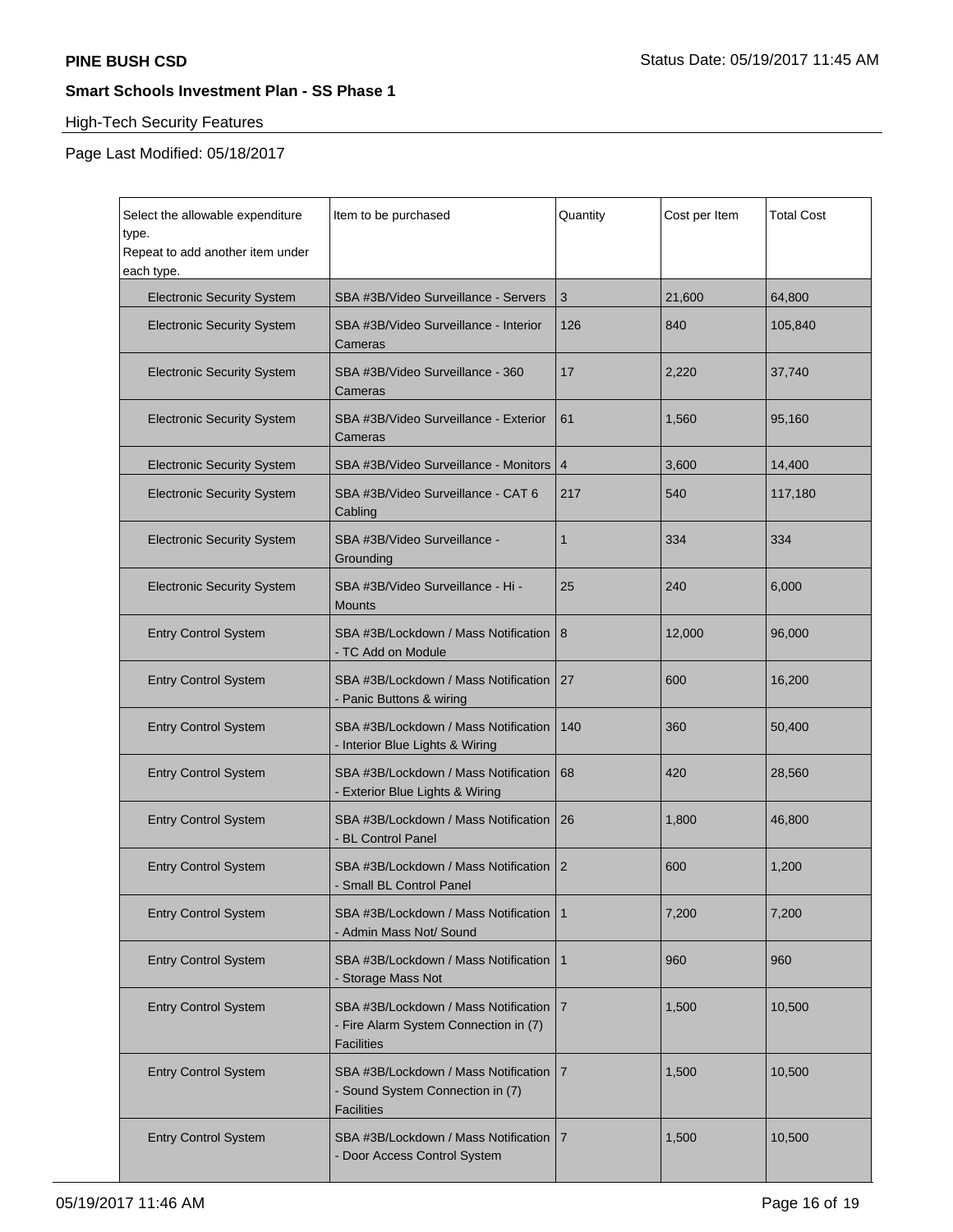# High-Tech Security Features

Page Last Modified: 05/18/2017

| Select the allowable expenditure | Item to be purchased                                                                                  | Quantity | Cost per Item | Total Cost |
|----------------------------------|-------------------------------------------------------------------------------------------------------|----------|---------------|------------|
| type.                            |                                                                                                       |          |               |            |
| Repeat to add another item under |                                                                                                       |          |               |            |
| each type.                       |                                                                                                       |          |               |            |
|                                  | Connection in (7) Facilities                                                                          |          |               |            |
| <b>Entry Control System</b>      | SBA #3B/Lockdown / Mass Notification   7<br>- Telephone System Connection in (7)<br><b>Facilities</b> |          | 1.500         | 10,500     |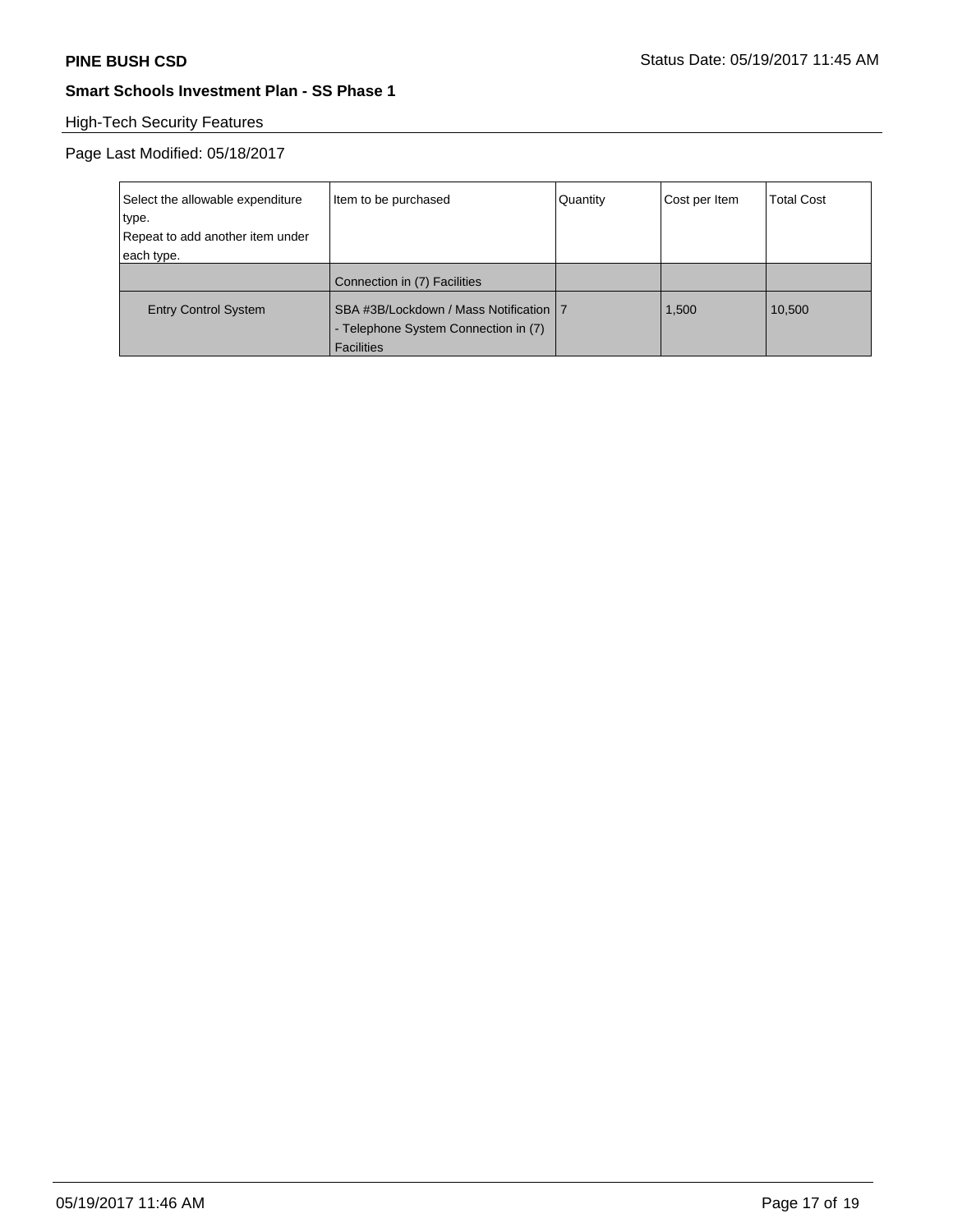Report

Page Last Modified: 05/18/2017